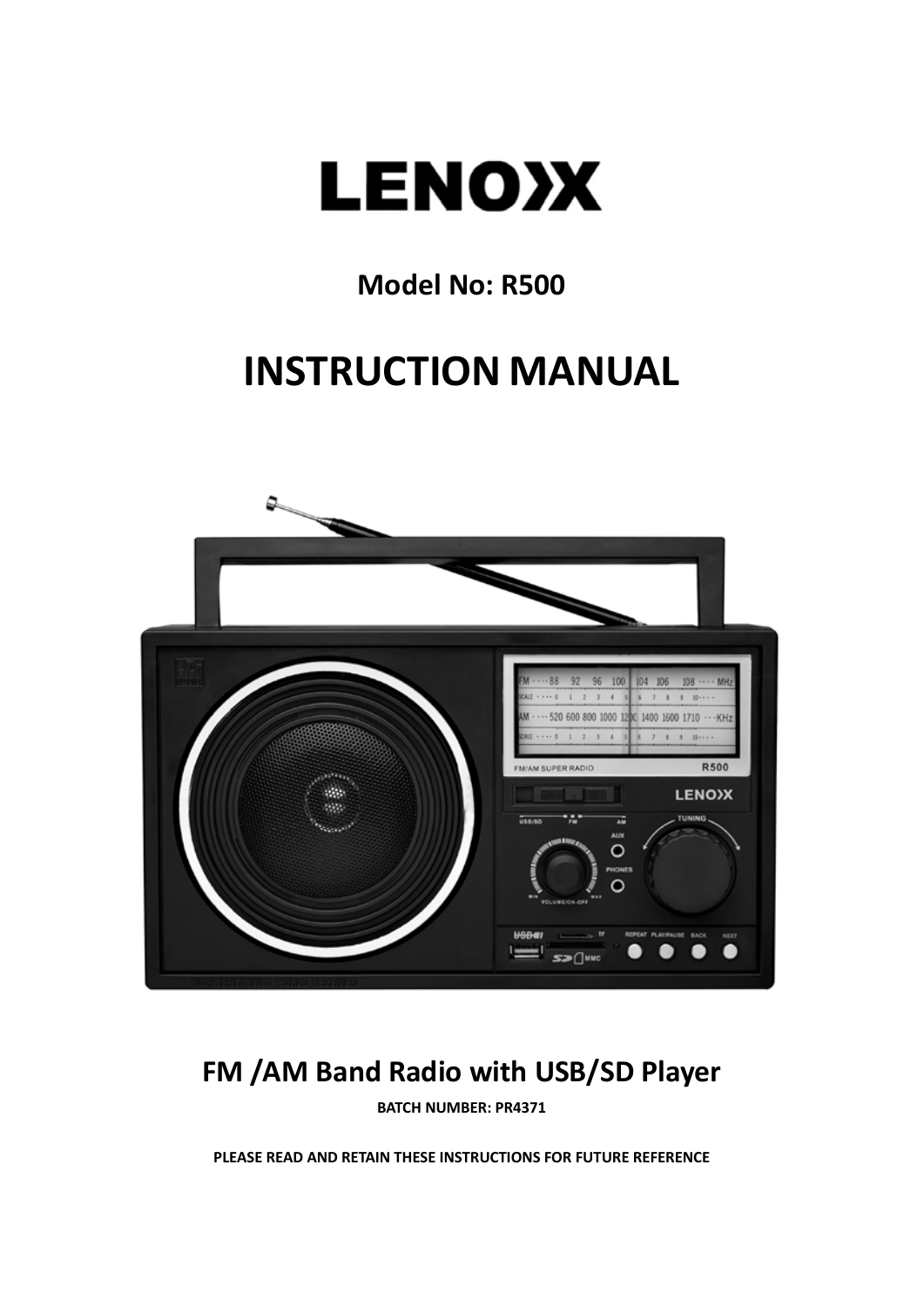**Know these Symbols** 

| <b>WARNING</b><br><b>RISK OF ELECTRIC SHOCK</b><br>DO NOT OPEN | CAUTION: TO REDUCE THE RISK OF ELECTRIC SHOCK, DO NOT<br>REMOVE COVER (OR BACK). NO USER-SERVICEABLE PARTS<br>SIDE. REFER SERVICING TO QUALIFIED SERVICE PERSONNEL                                                              |
|----------------------------------------------------------------|---------------------------------------------------------------------------------------------------------------------------------------------------------------------------------------------------------------------------------|
|                                                                | This bolt of lightning--------------<br>Indicates uninsulated material within your unit which may cause an<br>electrical shock.<br>For the safety of everyone in your household, please do not remove<br>product covering.      |
|                                                                | The exclamation point ----calls attention to features for which you<br>should read the enclosed literature closely to prevent operating and<br>maintenance problems.                                                            |
|                                                                | Dripping warning: The product shall not be exposed to dripping or<br>splashing and that no objects filled with liquids, such as vases, shall<br>be placed on the product. This unit must not be exposed to moisture<br>or rain. |

#### **WARNINGS**

This unit operates on  $110/220V \approx 60/50$ Hz. If the unit is not used for an extended period of time, remove the plug from the AC mains.

Ensure all connections are properly made before operating the unit.

This unit should be positioned so that it is properly ventilated. Avoid placing it, for example, close to curtains, on the carpet or in a built-in installation such as a bookcase.

Do not expose this unit to direct sunlight or heat radiating sources.

#### **PREPARATION FOR USE**

#### **Unpacking and Setup**

- **\* Carefully remove the unit from the display carton and remove all packing material from the unit itself.**
- **\* Remove any descriptive labels that may be found on either the front or top cabinet of the unit. Do not remove any labels located on either the back or button cabinet of the unit.**

**----------------------------------------------------------------PAGE 1---------------------------------------------------------**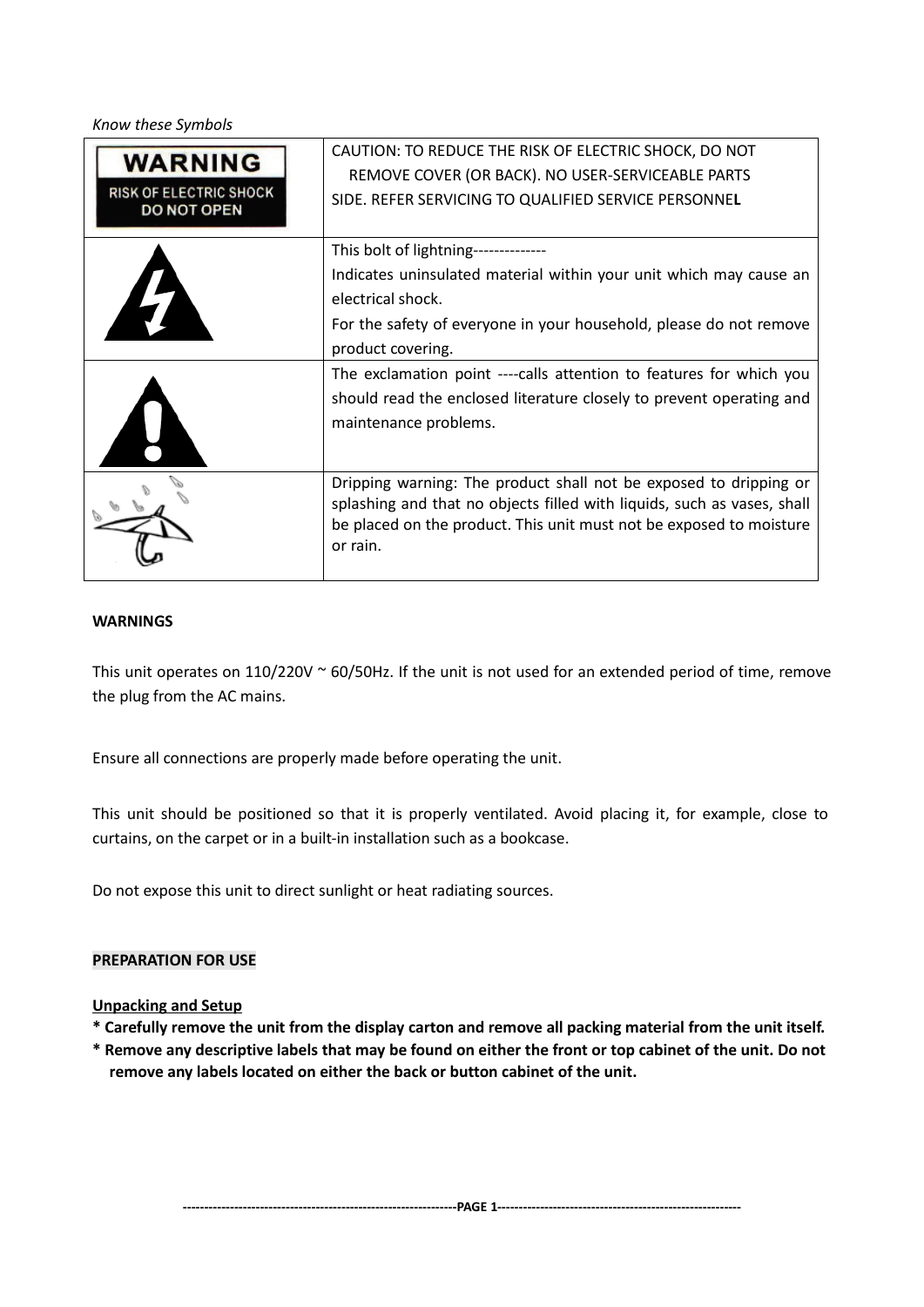#### **POWER SURRLY**

#### **Using AC Power**

- 1. Check if the power voltage, as shown on the type plate located on the bottom of the set, corresponds to your local AC power supply. If it does not, consult your dealer or service center.
- 2. Connect the power cord to the AC socket inlet and the wall outlet. the power supply is now connected and ready for use.
- 3. To switch off completely, unplug the power cord from the wall outlet.
- 4. Unplug the power cord from the wall outlet to protect your set during heavy thunderstorms.

#### **Using DC Power—inserting Batteries (not included)**

1. Open the battery compartment. **This unit takes 4 x D size batteries.**

2. Insert batteries into the battery compartment, making sure that the batteries are installed in the designated numerical order and that the Proper Polarities (+ and -) are maintained, to Prevent possible damage to the unit:

(preferably Alkaline) with the correct polarity as indicated by the  $+$  and  $-$  symbols inside the compartment

#### **Batteries contain chemical substances, so they should be disposed of properly.**

\*Incorrect use of batteries can cause electronic leakage and will corrode the compartment or cause the batteries to burst. Therefore:

\*Do not mix battery types: e.g. alkaline with carbon Zinc. Only use batteries of the same type for the set.

\*When inserting new batteries, do not mix old batteries with new ones.

\*Remove the batteries if the set will not be used for a long time.

#### **BATTERY LIFE IF THE SOUND BECAOMES LOW OR DISTORTED, REPLACE ALL THE BATTERIES WITH NEW ONES.**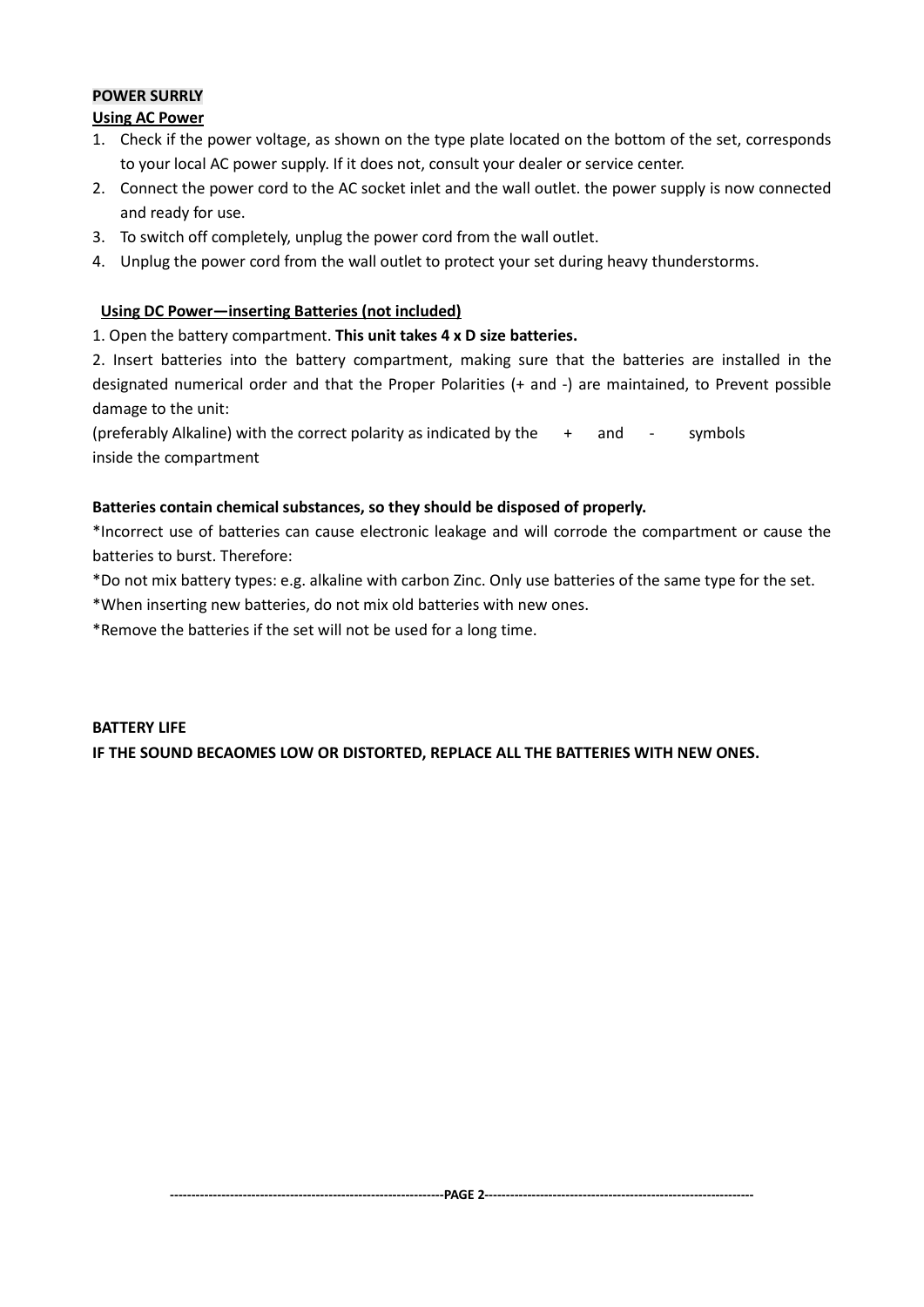#### **CONTROL LOCATIONS**

# **FM/AM RADIO WITH USB/ SD PLAYER** ƻ**1** ƻ**2** ƻ**<sup>3</sup>** ƻ**4 6** <del>Here 1</del> **15 0 1 1 1 1 1 1 1 1** ƻ**6** ƻ**<sup>7</sup>** ƻ**<sup>8</sup>** ƻ**<sup>9</sup>** ƻ**<sup>10</sup>** ƻ**11**ƻ**<sup>13</sup>**

#### **LOCATION OF CONTROLS**

- 1. ANTENNA
- 2. HANDLE
- 3. TUNING FREQUENCY DISPLAY WINDOW
- 4. AC SOCKET (AT REAR OF THE UNIT)
- 5. SPEAKER
- 6. BATTERY COMPARTMENT (AT REAR OF THE UNIT)
- 7. USB/SD/TF CARD SOCKET
- 8. VOLUME CONTROL
- 9. USB/SD RADIO FUNCTION BUTTONS
- 10.TUNNING KNOB
- 11.USB/FM/AM FUNCTION SWITCH
- 12.EXTRAL HIGH SENSITIVITY ROUND ANTENNA
- 13.THE FUNCTION INDIRECTOR
- 14.EARPHONE JACK
- 15.AUX IN JACK

#### **POWER SUPPLY**

This unit operates from a main supply of 240V ~ 50Hz. Connect the AC power cord to the AC household main outlet. Ensure that the voltage is as indicated on the rating plate on the rear of the unit.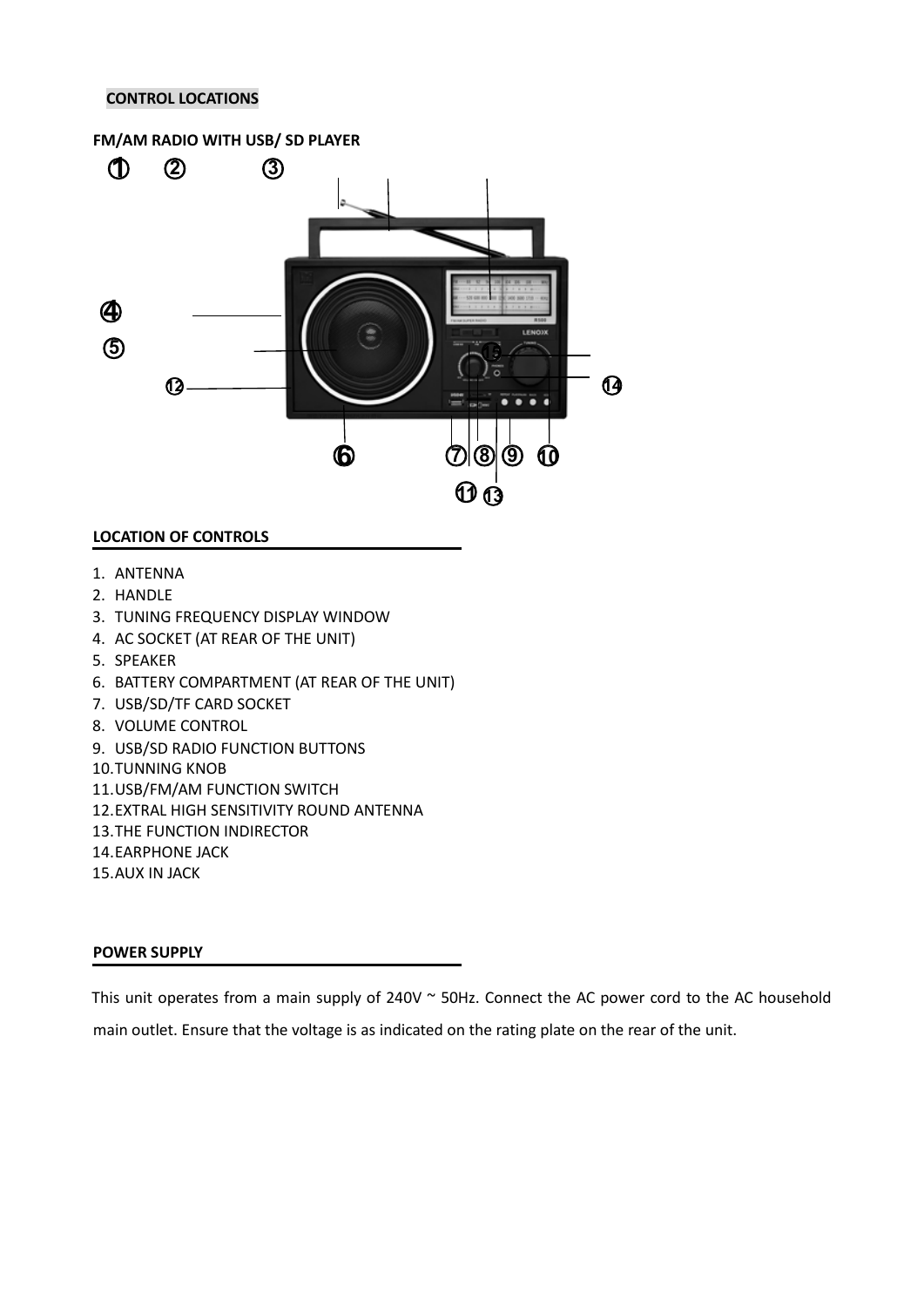#### **----------------------------------------------------------------PAGE 3---------------------------------------------------------------**

#### **RADIO OPERATION LISTENING TO THE RADIO**

#### 1. Rotate the volume knob clockwise to turn on the radio and adjust to desired sound level.

- 2. Select the preferred wave range by sliding the band selector.
- 3. Adjust the VOLUME knob to a comfortable listening level.
- 4. Adjust the antenna (see Antennas).
- 5. To turn off the radio, Rotate the Volume Knob anti-clockwise till a" click" sound is heard.

#### **ANTENNA**

**THE UNIT HAS TWO ANTENNAS. ONE IS A TELESCOPIC ANTENNA, THE OTHER IS ANEXTRAL HIGH SENSITIVITY ROUND ANTENNA**.

**FM:** Pull the Telescopic Antenna and adjust its length and angle for optimum reception.

**AM:** The sensitive ferrite care antenna inside the set will provide excellent AM reception in most areas. For

optimum reception, turn the set in the direction which gives the best results since the ferrite care antenna

is directional.

#### **USING THE EXTERNAL HIGH SENSITIVITY ANTENNA:**

1. Assembled the AM antenna bracket and base together.

2. Unwind the wire.

3. Connect the AM antenna wires with the AM connection jacks on the backside of unit.

The red and black clips on the rear of the radio are spring loaded.

Press the clip down, then poke the wire in the hole, and then release your finger. The wire will be held in the port. Repeat for the other wire.

The AM antenna can be placed on top of the radio or in a high location (e.g.: bookshelf, high cabinet) to

increase reception.

#### **REMARK:**

**If the FM/AM reception is still weak, connect an extra High Sensitivity Round Antenna Directly, the set will then provide excellent radio program reception.**



**----------------------------------------------------------------PAGE 4---------------------------------------------------------------**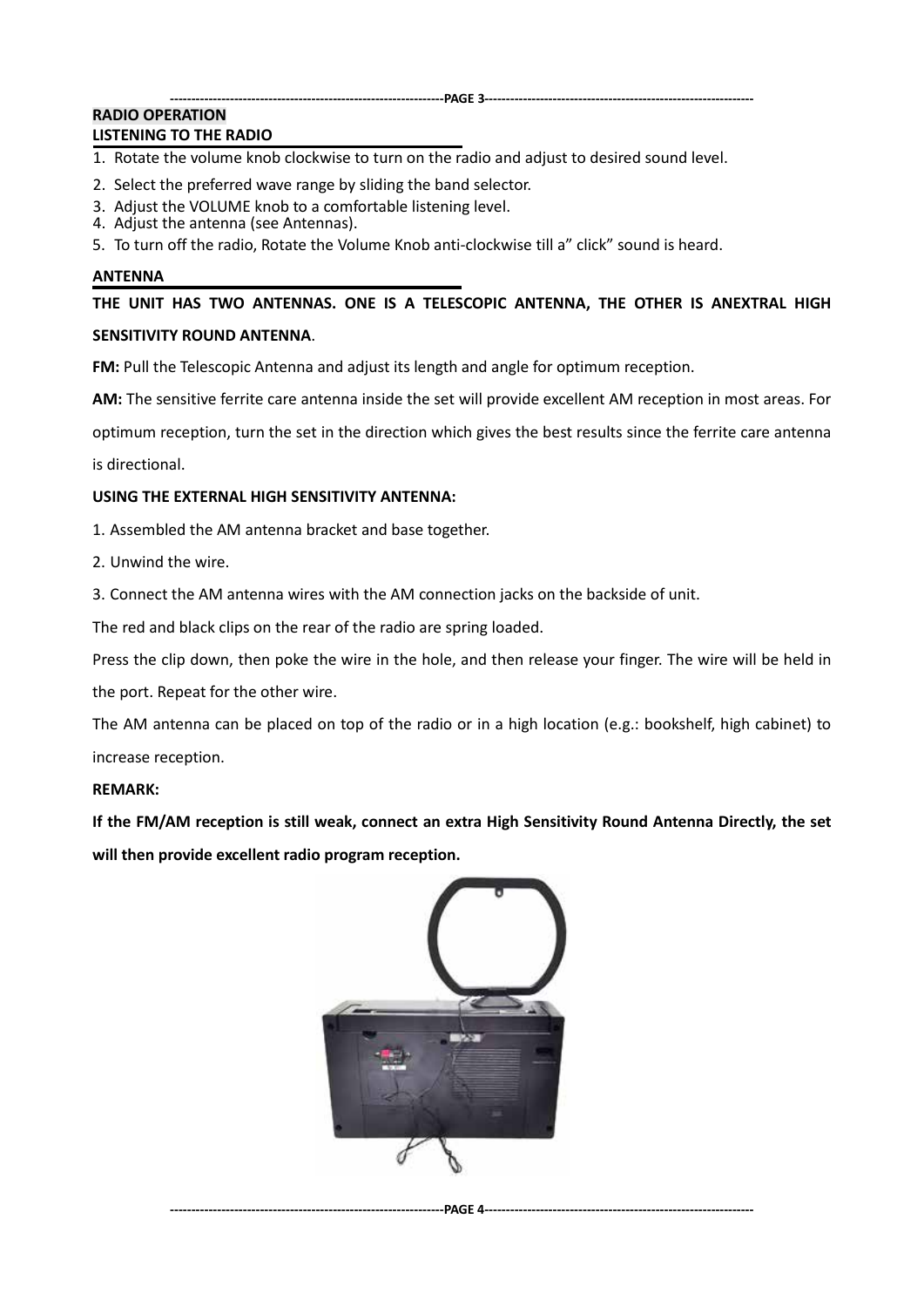#### **USB/SD/TF PLAYER OPERATION**

Max capability of USB player/SD/TF card is 32GB

Brief introduction of each component,

**1. USB Port:** Playing MP3/WMA format music files from a USB stick.

**2. SD card port:** Playing MP3/WMA format music files from a SD card.

**3. TF card port:** Playing MP3/WMA format music files from a TF card.

**4. PROCESSING INDICATOR LIGHT:** The indicator light begins to flash when the unit is reading MP3/WMA music files.

**5. REPEAT function:** When the unit is playing MP3/WMA music files from your USB stick, press the repeat button to repeatedly play a music track.

When a track is being played, press the REPEAT button once, the processing indicator light will blink at a quicker pace. Press the REPEAT button again to stop playing the track repeatedly. The processing indicator light will blink at a slower pace.

**6. PLAY/PAUSE:** When the unit is playing MP3 music files, press the pause button to pause a music track, press again to resume playback.

**7. PREV button:** When the unit is playing MP3 music files, press the prev button to play the previous track.

8. **NEXT button:** When the unit is playing MP3 music files, press the next button to play the next track.

#### **AUX IN OPERATION**

A device with an earphone socket can be connected to the Aux in jack on the radio.

Use an Aux in lead (not included).

Connect the Aux in lead to the Aux in jack on the radio.

Connect the other end of the Aux in lead to the earphone socket of your device.

Begin music playback from your device.

Sound from the device will play through the radio.

Remark: In order to ensure the normal operation of playing music from AUX mode, ensure the USB/Radio band switch is in the position of USB/SD. The USB slot or SD/TF card slot must be empty before an AUX in lead (not included) is connected to the radio and your aux in device.

**----------------------------------------------------------------PAGE 5---------------------------------------------------------------**